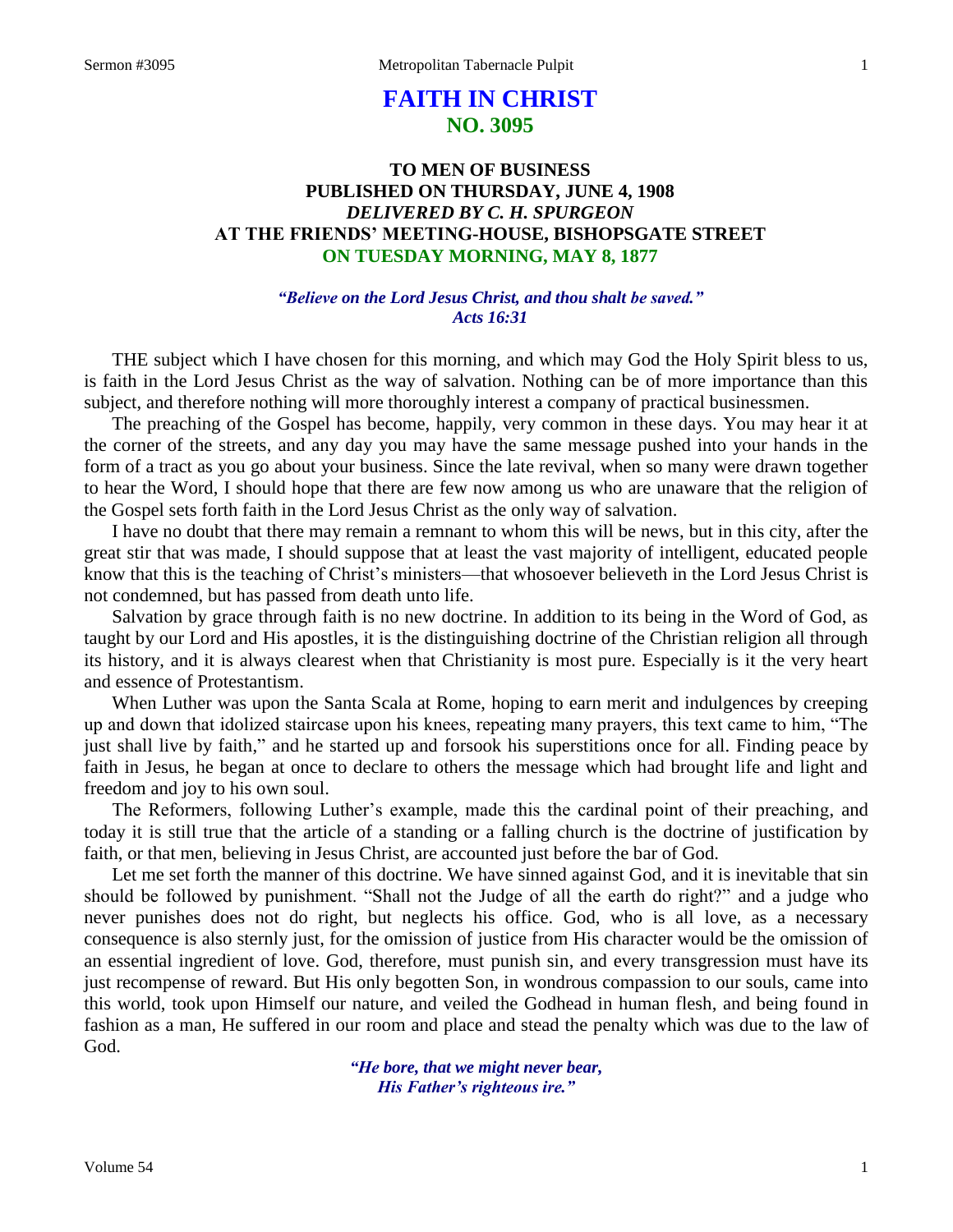He took the debts of this people upon Himself, and upon the cross, by death, discharged them all, so that they are blotted out and can never be mentioned against His people any more forever. But who are His people? Who are the people for whom He died? Who are those for whom He was an actual, literal and efficient substitute? They are known by this—that they believe in Him. According to His own saying, "My sheep hear my voice, and I know them, and they follow me."

Our Lord tells us that the Son of man was lifted up "That whosoever believeth in him should not perish, but have everlasting life." And yet again, "God so loved the world that he gave his only begotten Son that whosoever believeth in him should not perish, but have everlasting life." By His death our Lord has made a full atonement for the sins of all who believe in Him, and they are therefore justified in the sight of God.

This believing in Christ has been illustrated in a great many ways, and I do but repeat what you have often heard. Believing is relying upon, or *trusting.* It is not a mere assent to a dogma, or the acknowledgment of a fact of the past. It is trust—trust in that Christ who died upon the cross, that through His merit, He can remove the guilt and punishment of sin, and also trust in that Christ who rose from the dead and is gone into heaven, that by the power of His eternal Spirit, He can cleanse us from the dominion and habit of sin. That is the faith which saves—trust in the living Jesus, who is able to save unto the uttermost them that come unto God by Him, seeing He ever lives to make intercession for them.

We have heard faith illustrated by the picture of a child in a burning house. In vain does he attempt to escape from the fire. The flames are bursting into the room, he rushes to an upper window, he hangs there grasping the sill. Can he be saved? Yes, a strong man stands beneath him and cries, "Drop into my arms, I will catch you." The boy looks down, he observes that the man is strong. He believes that fact, but that belief does not save him, though it leads up to it.

The act which really saves him is when trustfully he lets go of every other hold, and simply drops into the arms which are ready to receive him. Here you and I, by nature, hang in danger, and Christ beneath us says, "Drop, and you shall be safe in the arms of Jesus." The act of faith is not believing that Christ is an actual person, nor the believing that He is able to save us, but the practical act of the mind arising out of the two beliefs which leads us to give up everything else, and trust to Him.

I remember hearing an illustration of faith which struck me very much. It came from an idiot. They had been teaching him all they could, but it was weary work. He had a little brain left, and after long teaching, and especially teaching him the great doctrine of faith, one of the teachers began to question him and said, "John, have you a soul?" The poor creature replied, "Nay, I have no soul." The teacher felt grieved, and thought that he had spent his labor for nothing, but the poor fellow went on to say, "I had a soul once, but I lost it, and Jesus Christ found it, and so I always let Him keep it, and so it is His and not mine."

Truly, the very essence of faith lies there—the consciousness of being lost in ourselves and found in Christ, and the leaving of one's soul in Jesu's hands. When we go to Christ, faith does very much the same as when a man takes his money and deposits it at the bank. I see you come up to the counter and pay in very large sums of money, but you do not come back in half-an-hour and say, "Show me my money." You do not stand there at the counter half the day to watch the sovereigns as they are counted in order that you may make sure that your money is safe, no, you trust in the bank and go your way.

So do we deposit our souls in the hands of Christ, committing them to Him as unto a faithful Creator, and then we say with the apostle Paul, "I know whom I have believed, and I am persuaded that he is able to keep that which I have committed unto him unto that day."

Now, this believing in Christ has appeared to some persons to be far too simple, and they have said, "Well, but why is not everybody saved, if they are to be saved merely by trusting in Christ?" Truly, it is very simple, and yet of all the mental acts that are ever performed by mankind, this is one of the most difficult. "How so?" say you. I will express myself in a paradox, its easiness makes it hard. Let the story of Naaman illustrate it.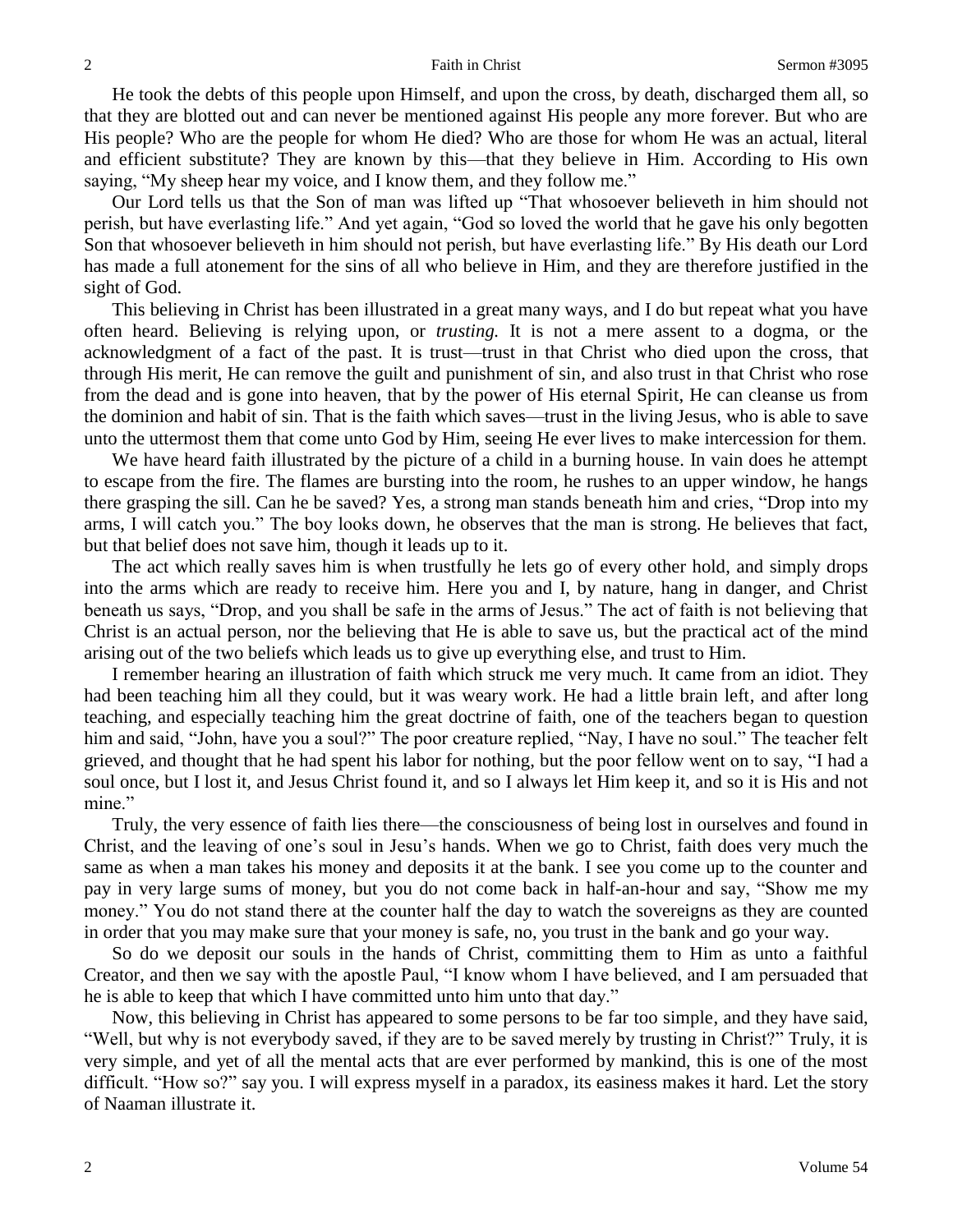He comes in great pomp from Syria to be healed by Israel's prophet. He was a great man with his master, his retinue was considerable, and therefore with no little self-importance he drove in his chariot to the prophet's door, hoping to be healed of his leprosy. The prophet only sent him a message—"Go wash in Jordan seven times," Naaman was angry. He thought that surely the prophet would come out to him—such a great man as he was, and that he would go through certain ritualistic performances, and among other things, strike his hand over the place, and cure the leper. But "Wash in Jordan seven times! Does he insinuate that I want washing?"

The prescription was too commonplace and the course of cure by far too simple. It was too hard for him because it was so easy, and he turned and went away in a rage. But his servants wisely said, "My father, if the prophet had bid thee do some great thing, would'st thou not have done it? How much rather then, when he says to thee, Wash, and be clean." Had not the servants been wiser than the master, Naaman would have gone away with his leprosy uncured.

And so it is all the world over, our proud hearts reject the simple, artless, unencumbered plan of believe and live. If there were orders given today from heaven that if we went on pilgrimage from Bishopsgate to John O'Groat's House barefooted we would be saved, many of us would be on the road at once.

But when the message of mercy consists only of, "Believe and live"—when God declares that we have only to trust His Son, and rest in the atonement which He has made, we say, "No, it is too simple a business." The difficulty lies only in our proud hearts, but they are so lofty and self-sufficient that they do not readily stoop to be saved by another's merits, and never, until the Spirit of God brings us down humbly to feel our need of such an atonement, are we willing to accept the salvation of Jesus Christ.

But simple as the whole matter is, there is a great misunderstanding about it among some who look unfavorably upon evangelistic efforts. I have noticed in the newspapers a controversy which arises from a misunderstanding as to what faith is. Somebody has very severely condemned a hymn which says—

> *"Nothing, either great or small— Nothing, sinner—no; Jesus did it—did it all, Long, long ago."*

Now it has been supposed that we teach that faith in Christ, altogether apart from moral character or obedience to the law of God, will save the soul, and it is then charged that we undervalue the decencies and moralities of life. It is no means so. We have never taught that a faith which is without works will save a man, for we know that such a faith is dead, and is therefore of no value.

We do teach—and every man who rightly preaches the Gospel teaches—that we are saved by faith in Christ and not by works. But we also teach that he who is saved, is saved from sin, is saved from unholiness, is saved to morality and to something a great deal better—to holiness and careful walking before the living God.

What is salvation? It is necessary to explain that word in order to make this matter clear. Salvation is not merely being snatched from hell and being admitted to heaven. The greatest trouble of a really awakened conscience is not hell, but sin. "How can I be saved from sin?" is the anxious inquirer's main question.

Since I spoke here last week I have received notes from persons present who have said, "Speak to us about how we can conquer besetting sins. Tell us how we can get supremacy over carnal lusts," and the like. That question I am answering now. Christ's salvation rescues men from themselves and frees them from the domination of evil. I would give nothing for a supposed deliverance from hell if it does not come by way of deliverance from sin. It is sin that makes hell, for there would be no hell if man had no evil within him, as there certainly can be no heaven for a man till he is made good and fit to dwell with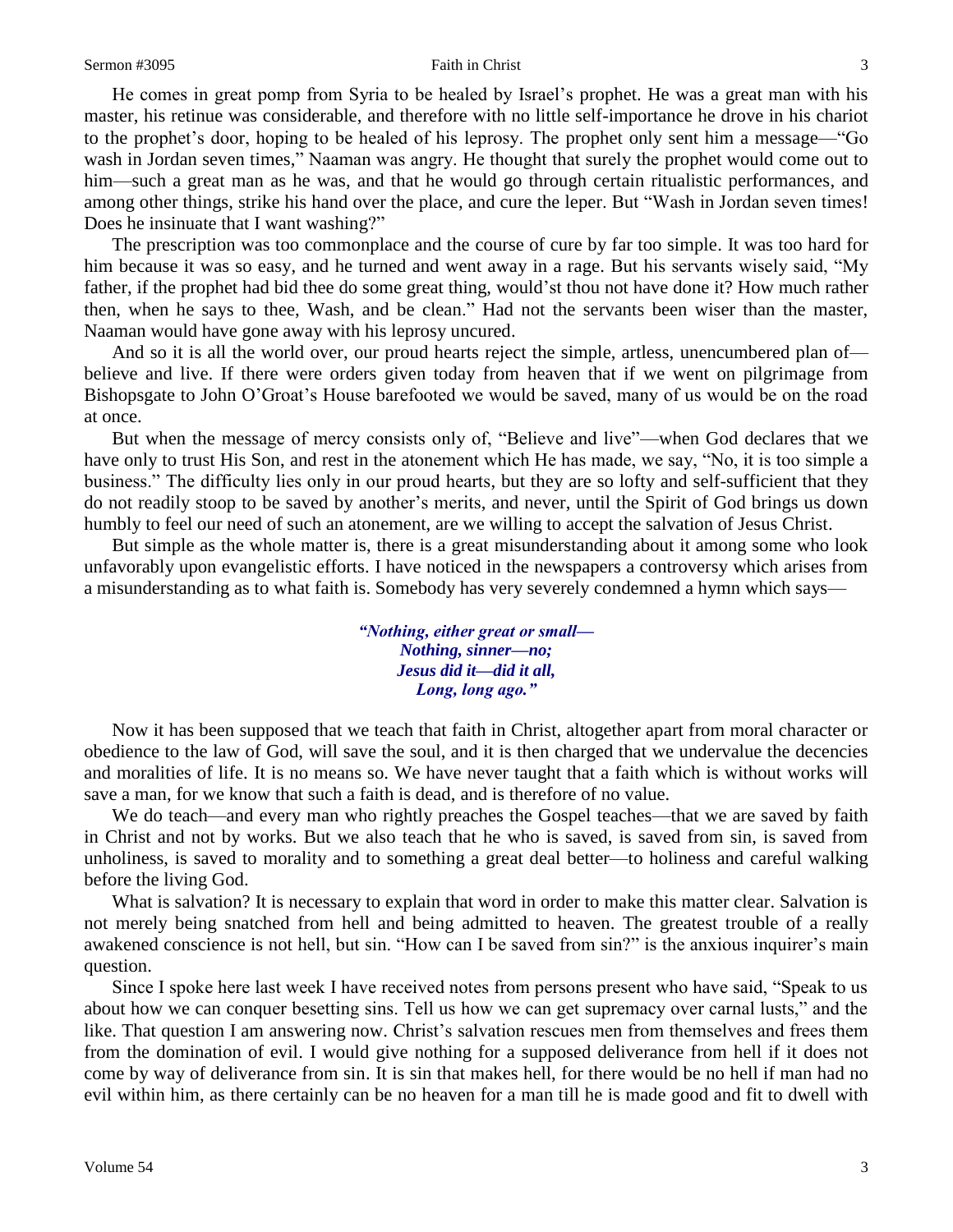God, for the fire of hell is a guilty conscience before God, and the bliss of heaven is holiness and reconciliation to the Most High.

Now, this kind of salvation comes to a man by faith, or in other words by trusting Jesus to save him. It is not merely that I believe the fact that Christ died on the cross, I do believe that, but the mere historical belief in a past transaction will not save me. I trust in Him who died for me and believe that He will set me free from the power of my sins. Jesus Christ, who still lives in the highest heavens, says to me, "You are sick in soul, I can save you. Will you trust Me? You must trust, not anything you can do, or anything you can be, but trust Me." Very well, my reply to Him, if I am really led by the Spirit of God is, "Great physician of souls, I do trust You."

Now what follows upon trusting a physician? Obedience to his orders. Imagine a physician calling upon a person who is sick, and promising him a cure upon the one condition that he will have perfect confidence and leave himself in the doctor's hands.

The physician remarks, "Your disease is a very terrible one. What are you accustomed to eat?" The patient at once mentions certain articles of diet, and the physician shakes his head and says, "If you continue to eat in that fashion, I can do nothing for you. You really must give up the unhealthy matters upon which your disease feeds." Then he adds, "Here is the medicine which I prescribe. I have never known it fail. You are quite sure you trust me?" "Yes, sir, implicitly." "Then all will be well."

The physician goes his way and calls again in due time, but the patient is not a bit better. "You are no better. How is this?" The doctor looks surprised. "What food have you been eating?" The patient tells him and it turns out that he has been taking precisely what he was forbidden to take.

"Well," says the doctor, "you do not trust me. You have no faith in me." "Oh yes I have, sir, I have the greatest possible faith in you." "Then why do you act in this fashion, you are mocking me? I consider myself to be trifled with and I shall have no more to do with the case unless I have your confidence. You have no faith in me if you persist in disobedience. You do not trust me unless you keep to the regimen which I prescribe. Did you take the medicine?"

"No, I did not like it. I tasted it and I did not admire the flavor, and so I set it on one side." "And yet you say that you trust me?" "Yes, and you said that if I trusted you, you would work a cure." "But," replies the physician, "you know what I meant and you are mocking me. You do not trust me at all, or else you would both forego what I forbid you, and gladly accept what I prescribe you."

Is not this reasonable? Carry it then into the matter of trust in Jesus. The faith in the Lord Jesus Christ which saves the soul shows itself in obedience to the precepts which He lays down, and in forsaking the habits which He condemns. This is the faith which we declare saves the soul, and I defy any man to say that there is aught in such teaching which is detrimental to morality or opposed to good works, nay, rather, but whatsoever things are pure and of good repute are fostered by such preaching, and are undoubtedly produced by the saving faith in Jesus Christ of which we speak.

Now, the assertion that simple faith in Jesus Christ will save a man from sin, and will ultimately make him perfect if it shall work in him by the power of the Spirit of God, is most reasonable. The natural and inevitable fruit of faith in Christ is holiness. For observe, we spoke last week about a child that had no love to its father, and of the great grief of the father's heart because the child was alienated. What would be one of the readiest ways to get back the boy's heart? If you can get that lad to believe in his father—to confide in his father, the affection which he had lost will come back again.

When a man trusts God and accepts His way of salvation, that trust naturally influences his affections, and through his affections it is sure to influence his life. That is clear enough to any man who chooses to remember the laws of the human mind. Confidence in a person's love tends to make us love him in return.

A sense of pardon is a wonderful curative of sin, and this comes by faith. The man who is conscious of being guilty is usually possessed by a sort of sullen despondency as to better things. The old proverb that you may as well be hanged for a sheep as a lamb operates on many a man, "I am lost," he says, "and if lost, I may just as well go in and enjoy myself while I am here."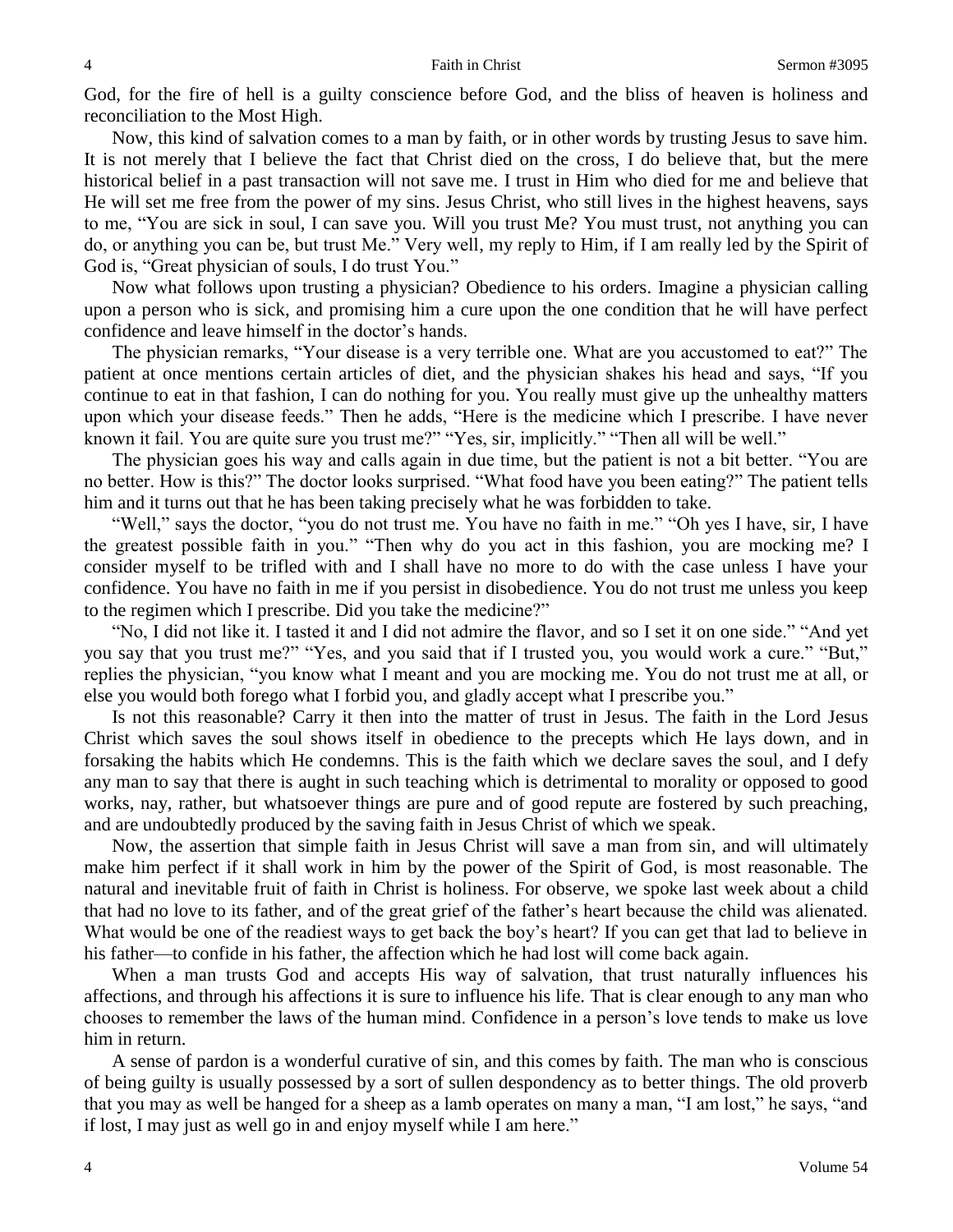But oh, when that man is led to believe Christ, quite another feeling possesses him. The joy of pardon banishes all gloom and he cheerfully cries, "How shall I continue in sin after such a loving forgiveness? Has Christ washed it all away and cast it all behind His back? Then will I labor with all my heart to show my gratitude to Him, and henceforth the evil which I once loved shall be detested by me." Many a man has felt more influence exerted upon his mind by the grace that has pardoned him than by the justice which threatened to punish him, and when God comes and deals with us in that fashion, assuring us that we are forgiven, there is a conquest attained over sin.

He who believes that he has been forgiven by the merit of the Redeemer's death, loves Christ, and let any man who loves Christ answer me—Is not the love of Christ the most potent force conceivable for delivering you from sin? You cannot see yonder cross, and mark the drops that flow from Jesus' wounds and say, "Thus my sins were washed away," and then go and offend Him. No, but for the love you bear His name, you feel ready and willing to do anything, and suffer anything, rather than grieve His Spirit.

The love of Christ constrains us to all sorts of self-denials and self-sacrifices when once we are fully possessed with it, it purges from all that is petty, mean, selfish, and impure, and as he who believes in Jesus Christ has a faith which works by love after this fashion, you can clearly see how faith leads on to a holy life.

There is one fact connected with our being saved through faith which ought always to be remembered. It is thought that if a man knows himself to be forgiven and saved he will go about the world and feel that he is somebody, and look down upon other people as if they were almost unworthy of his acquaintance. I have never met with any case where that has occurred, but still, it is thought that such would be the case.

But observe—if this salvation comes to a man not at all by his own merits, but only as the free gift of God, and if all that he has done has been to accept it and lay hold upon it by simple faith, instead of feeling proud he feels humbled by the great mercy which he has received. He cannot trace any of it to himself, so as to claim the smallest measure of credit for it, and so he is saved from the tendency to pride and Phariseeism which otherwise his distinguished position as a saved soul might have suggested to him. The principle which delivers from pride and self-conceit, which is in itself no small salvation, is that of faith in Christ.

He who believes in Jesus has another means by which he overcomes sin, namely, that he reckons himself henceforth not to be his own but to be henceforth the property of his Redeemer. This rings in his ears—"For ye are not your own: you are bought with a price,"

And so, if he is true to his convictions, he cannot live to himself. He has higher aims and nobler objectives than any which concern his own personal advantages, he reckons that his time, his substance, his faculties, his position, do not belong to himself, but he uses them as a steward for his Master, and gives to his Lord the interest. I think I need not dwell longer on this point, for it will be clear to all who wish to see it, that faith in Jesus is a very operative faculty, and tends to promote holiness.

But faith is not that mere cold, barren thing which says, "The creed is true," and then doubles it up and forgets it, or puts it on the shelf all the week to be taken down on Sundays only, but it is a loving trust in Christ which changes the heart and affects the entire life. It is the grandest, greatest power ever seen on earth, for by it the Holy Spirit displays His might in the salvation of men.

But men and brethren, the proof of any theory must always lie in results. What are the facts? Has Gospel preaching produced morality, purity, holiness, or the reverse? There are some of us who have been preaching the doctrine of justification by faith for years. What have been the results? According to the opinion of some, we ought to have gathered around us a frightful nest of hypocrites who would strut about the world, looking down upon everybody else but really being the most libidinous and licentious of men since they are free from all the restraints which are supposed to arise out of the doctrine of salvation by works.

That, of course, would be the consequence if it be indeed true that justification by faith discourages morality. The preacher ought to be the center of a happy hunting ground for the police if our objectors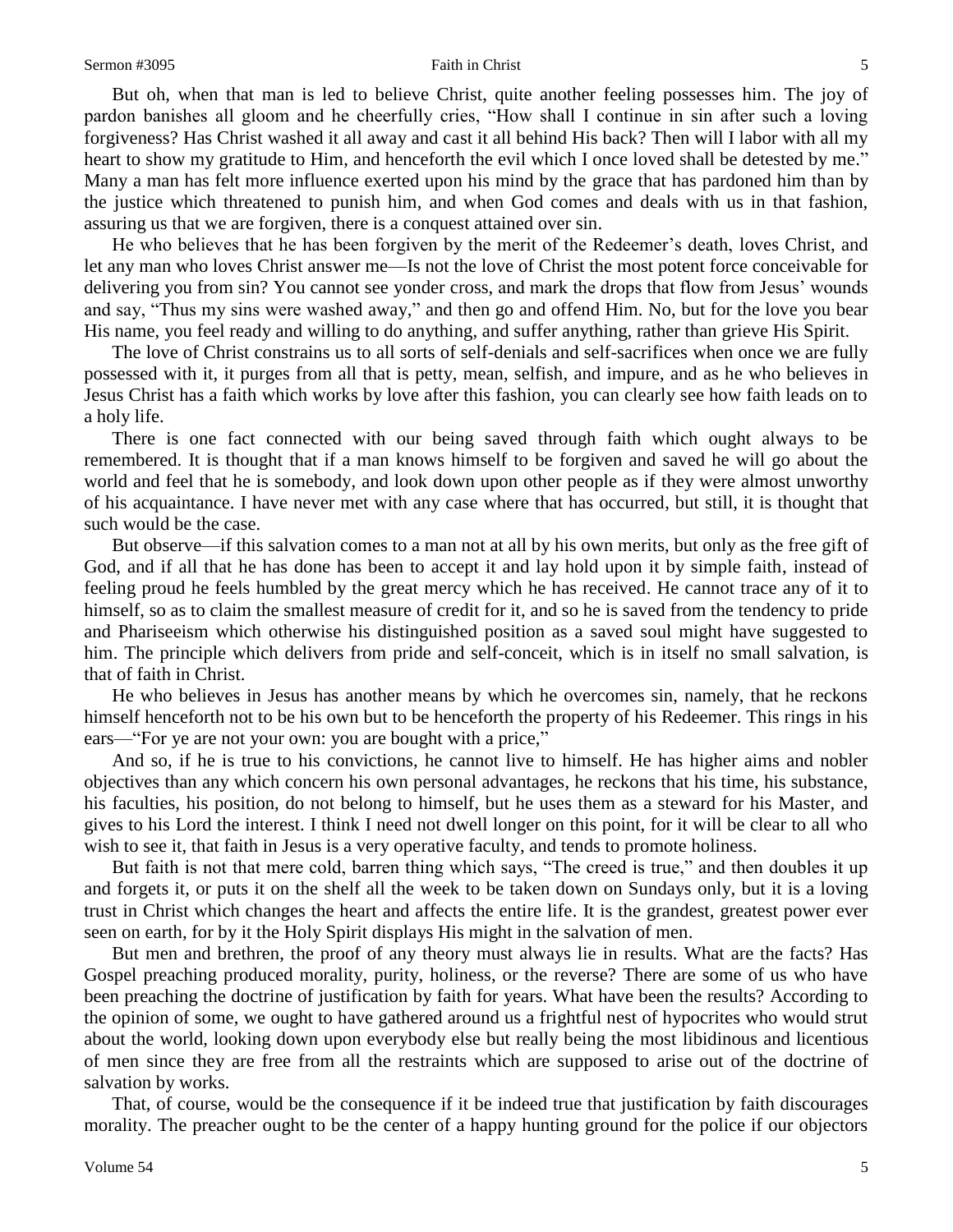have any foundation for their allegations. But how have we found it? I will not vaunt myself beyond my line and measure, but I will say that the purest, holiest, most honest and most worthy people I have ever known are believers in this truth.

Do you tell me that they were naturally excellent and would never have gone wrong whatever they had believed? I have a reply for this also. I know scores of those who were once degraded women, and even harlots of the street, who at this moment, are chaste women, scrupulous in purity, and loving their Lord.

I know thieves, drunkards, persons of all classes and castes, from whom I have heard the story of their lives, and who have told me that they would have continued as they were, sinful and leading others into sin, if it had not been that they heard of free salvation through the precious blood, and believed and lived.

We cannot bring these people up before you to speak personally, because you yourselves see that it would be an indiscreet and improper proceeding, but if the case had to be tried like any other in a court of law we could produce proofs by the hundred that faith is the friend of morals and the source of purity. Ay, we could not only bring you brands plucked out of the fire from the lower ranks of society, but there are gentlemen who are equally illustrious instances of divine grace.

We have heard of gentlemen respected in their spheres who, nevertheless behind the wall, were living in fornication and adultery and all sorts of filthiness, but who, nevertheless, chanced to drop in and hear the Gospel and were led by grace to believe it, and their lives have become henceforth renewed and purified. It has been their earnest wish to undo the mischief they have done, and to live all the more devotedly to the glory of God because they know that they have done so much damage to society and to their own souls.

We are not here to unveil private lives, or make heroes out of great sinners, but we cannot and will not have it said that faith in Christ does not cleanse men when we know to the contrary. If, as I stand preaching on the Sabbath day, I were to say, "Let those who have felt the power of the Gospel and have been delivered by it from gross sin, stand up," there are not a few who would run the risk of being thought immodest and who would rise and say, "Yes, blessed be JEHOVAH Jesus' name, we are brands plucked out of the burning. We have felt the transforming power of divine grace."

What has done this except the Gospel? Truly I know not. I heard a missionary say the other day that he stood in public places in India and preached the unity of the Godhead, and that when the Hindus rose and objected, he knew their objections and answered them. Then he preached the deity of Christ, and the Mohammedan opposed him. "But," he said, "I was so familiar with the controversy that I could reply to all their remarks and win the victory.

I did this for years," said he, "but I saw small good come of it. But when I changed my plan and began to preach the great love of God to man through Jesus Christ, and taught them to believe and live, then came success, I saw them moved to tears, and converts came to prove the power of the Gospel."

What does Dr. Chalmers say—(no mean witness)—that for years he preached morality and virtue till he scarcely could find any in his parish, but when he began to preach Jesus Christ and simple faith in Him, then he saw the worst of the worst reformed, and men sought after holiness and truth.

We cannot but speak what we do know and testify what we have seen. The quaint old English proverb is that "the proof of the pudding is in the eating," and one great proof of the Gospel lies in the effect that it produces. If, good sir, you profess to believe in Jesus Christ, and your faith does not affect your heart and your life, it is a counterfeit, and you will do well to be rid of it as soon as possible lest so suspicious an article should be found upon you.

My time has almost expired, and therefore let me use it in pleading with you. Jesus Christ has a great claim upon the faith of every one of us here present. My brethren, you who believe in Him do not believe in Him half enough. You who trust Him with your souls, should trust Him with everything else. Rely upon Him in providence as well as in grace.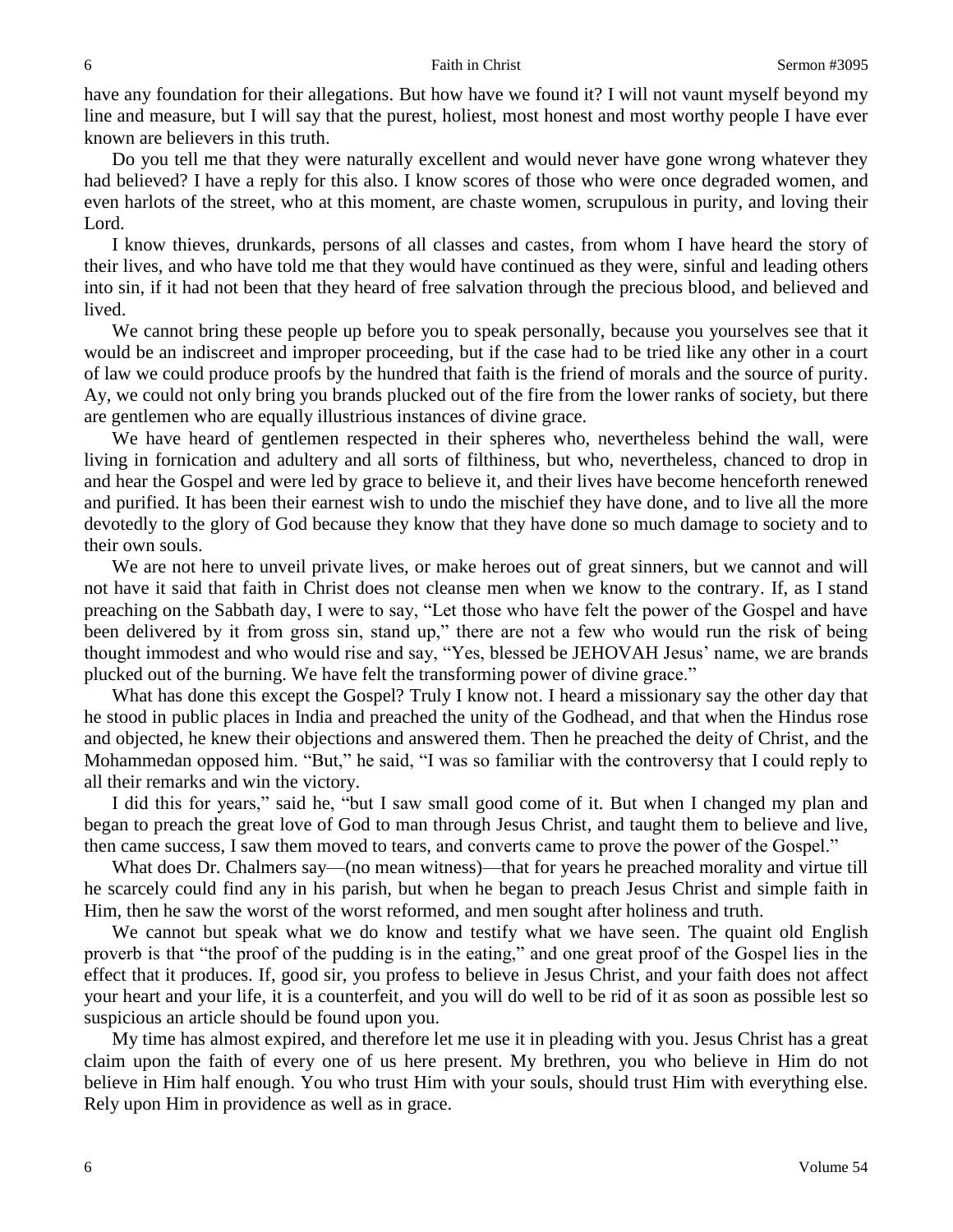To those who do not trust Him, let us say this. Do you believe in the New Testament? Is that to you an inspired volume? Then to you I speak. You believe that Jesus Christ is God, can you not trust your soul with God? What can be too hard for Him? What if you be guilty, cannot God pardon you? What if your heart be evil, cannot God change you? Cannot He who made you new-make you? Surely, then, to doubt God is insanity, since where there is omnipotent power there is no rational room for doubt.

Remember, next, that Christ came into this world commissioned by God to save. He did not come as an amateur, taking the office upon Himself without authorization. When He descended on the breast of Mary and lay in the manger, God sent Him with a high commission at His back, giving Him authority to be a Prince and a Savior. We may well trust the Messiah whom God, the everlasting One, sends with warrant unquestionable.

Remember too, that the work which He had to do He has altogether finished. To put away sin was Christ's work, He has put it away. Not a pang of punishment remains to be borne for sin by any one who believes in Jesus.

#### *"He to the utmost farthing paid Whate'er His people owed."*

He who believes in Christ may know that Christ took all the load of sin upon Himself—every particle of it, past, present, and to come—and threw it into the depths of the sea where it is drowned forever. It were somewhat harder to believe in a Christ who has to do this, than in a Christ who has done it, but Jesus claims our trust because He has already done the work.

Many like ourselves have been saved. Look at heaven—filling with the redeemed, and look at earth—how many still among us are wending their way to the blest abode. Trust Him of whom no man ever dared to say that He deceived him. I have stood by scores of dying beds, but I have never heard a Christian say, "I trusted in Christ, but He has failed me." I have seen them with the clammy death sweat upon their brows, but I have never heard them say, "I die deceived, for I trusted Christ to support me now, and He has left me to perish." Surely somewhere in the world someone would have found Him out by this time if He were not trustworthy.

But instead of it, we trust Him so implicitly that we wonder others do not, for we feel, for our own part, that if we had ten thousand souls we would ask for no other Savior, but would confide the whole ten thousand, and ten thousand more, in His once pierced hands.

Have you never trusted Him? Then, since He is worthy of your confidence, confide in Him now. Sitting in these benches, at this unusual hour for listening to the Gospel, hear this pleading voice—

> *"Oh, believe the record true, God for you His Son has given. Ye may now be happy too, Find on earth the life of heaven."*

Rest in Jesus, and a thrill of life will go through you such as you have never felt before.

I saw not long ago a woman who said to me, "Is it indeed true that upon trusting in Jesus I shall be saved at once?" I replied, "It is even so." "Why," she said, "My father, when he got religion, was nearly six years a-getting it, and they had to put him in a lunatic asylum part of the time. I thought that there was no getting saved without going through a very dreadful process."

I spoke to her of the person, and the work of Jesus, and repeated to her the divine command, "Believe on the Lord Jesus Christ, and thou shalt be saved." She caught the idea, and obeyed the command. I perceived that she yielded to the truth, and really trusted, for I saw a change come over her face which betokened the rest of her soul. Those who are familiar with such scenes know what a beauty lights up the countenance of the plainest persons when they come to see the way of peace, and enter upon it. "I am saved," said she, and she hastened off, saying, "I will get away now, for your time must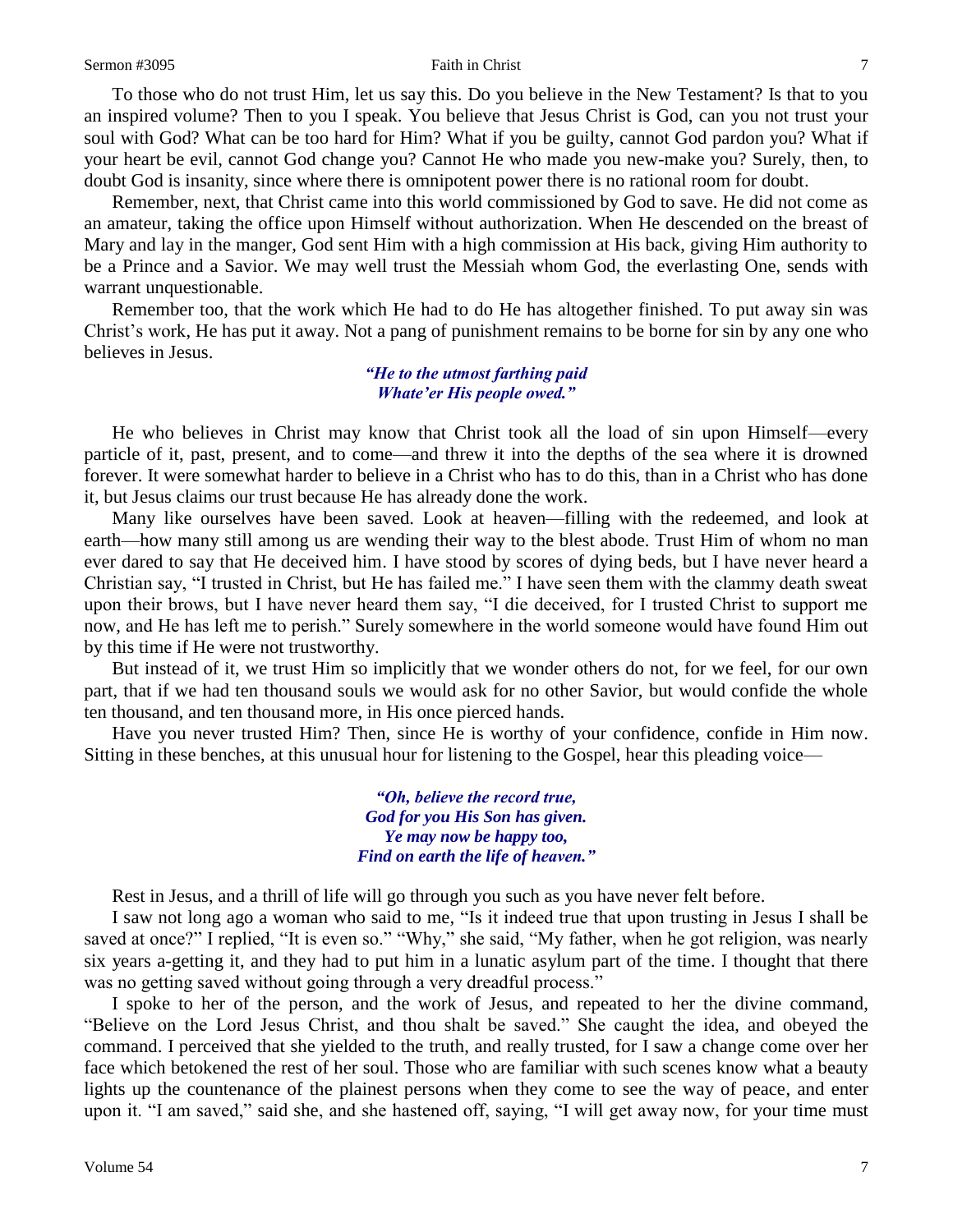not be wasted. I am saved, and you can tell the truth to some others, and perhaps they will rejoice as I do."

Are there none here this morning to whom this Gospel will be good news? Young man, it may be that you will begin this morning a new life, and that there will be for you a grand career in the service of God. The beginning of the new life is faith in Jesus Christ.

### *"Only trust Him, only trust Him, Only trust Him now; He will save you, He will save you, He will save you now!"*

### **EXPOSITION BY C. H. SPURGEON**

### *JOHN 3:1-21*

**Verses 1-2.** *There was a man of the Pharisees, named Nicodemus, a ruler of the Jews: the same came to Jesus by night, and said unto him, Rabbi, we know that thou art a teacher come from God: for no man can do these miracles that thou doest, except God be with him.*

When inquirers come to see any of you who are Christians, do not begin talking to them, but let them begin by telling you what they have to say, for it will probably guide you as to what you shall say to them in return. Our Lord Jesus could read all hearts. and He needed no one to tell Him what was there, yet for our sakes, He sets the example of letting Nicodemus speak first.

This man was a Pharisee, and consequently was apt to attach too much importance to the outward part of religion, so observe how the Savior deals with him by dwelling on the inner part of it—upon the necessity of the new birth. He has less to say to him about believing and more about experiential godliness, and the work of the Holy Spirit in his heart.

Our main business, in dealing with men's souls, is not to teach them what they want to know, but what they really need to know, bringing forward ever that truth which, if it be not the most palatable, shall be the most profitable to them.

**3.** *Jesus answered and said unto him, Verily, verily, I say unto thee, Except a man be born again, he cannot see the kingdom of God.*

"He has no idea of what it is, he cannot perceive it, he has not the faculty by which he could see or understand the meaning of the kingdom of God."

**4.** *Nicodemus saith unto him, How can a man be born when he is old? can he enter the second time into his mother's womb, and be born?*

His religion was external, you see, he could not grasp the spiritual idea which Christ had set before him. This matter of the new birth is very simple to all of us who know what Jesus meant, but it was exceedingly difficult to Nicodemus, as it has been to all but those who have experienced it.

**5.** *Jesus answered, Verily, verily, I say unto thee, Except a man be born of water and of the Spirit, he cannot enter into the kingdom of God.*

The entrance into that kingdom is by a new birth in which water and the Spirit of God are both needful. There is a cleansing, and there is a new creation. There is the cleansing water of the merit of Christ, and there is the divine operation of the Spirit of God. Or if the Savior only means entrance into His visible kingdom, then it is through baptism that the man outwardly makes his profession of faith in Christ. It is through the Spirit of God alone, however, that he really enters into the kingdom of God.

Note the distinction between seeing the kingdom and entering into it, no man can even see the kingdom of God, much less enter it, except by that new birth which is wrought only by the Holy Spirit.

**6.** *That which is born of the flesh is flesh;*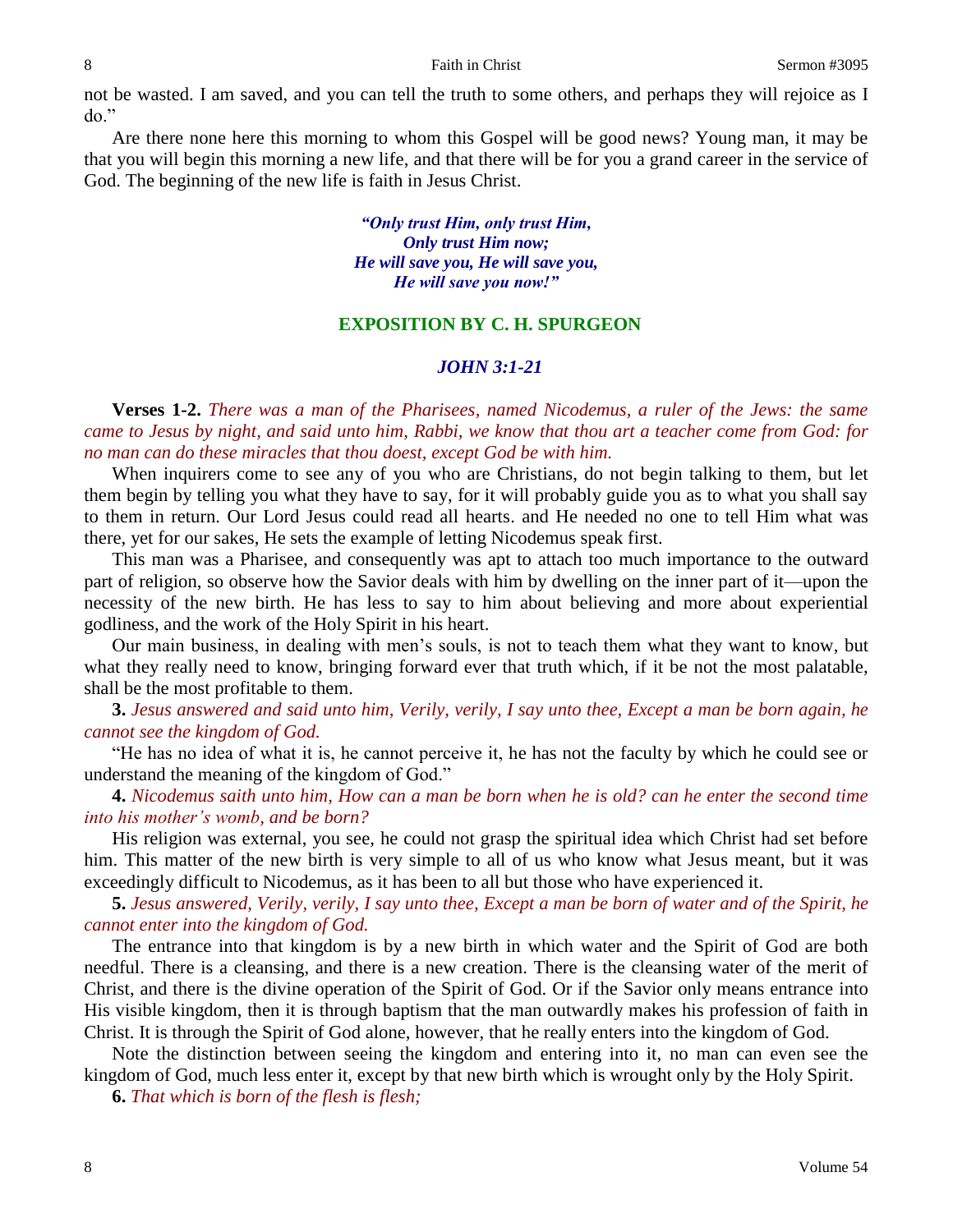No matter who the father is, nor who the mother is, there is no such thing as inherited godliness. "That which is born of the flesh is flesh," and nothing more, all that is born of the flesh cannot rise beyond its original source. However much the man may improve himself, our Savior's words will still remain true, "That which is born of the flesh is flesh;"—

**6.** *And that which is born of the Spirit is spirit.*

Everything is according to its birth, and according to its nature. The Spirit of God must, therefore, operate upon us, and we must have a new birth, if we are to see and to enter the kingdom of God.

**7.** *Marvel not that I said unto thee, Ye must be born again.*

"Do not wonder at this, for it must be so. The first birth, at its best, can only give you flesh, there must be another birth, a birth from above, to bring you into the realm of spirit that you may understand and share in spiritual things."

**8.** *The wind bloweth where it listeth, and thou hearest the sound thereof, but canst tell from whence it cometh, and whither it goeth: so is every one that is born of the Spirit.*

He is a mysterious personage, not to be understood by carnal man. You see his outward life, but you cannot see the hidden spring by which that life is moved and controlled, for that mysterious inner life is only discerned by those who possess it.

**9-10.** *Nicodemus answered and said unto him, How can these things be? Jesus answered and said unto him, Art thou a master of Israel, and knowest not these things?*

"Do you profess to teach others, and have you never been taught this first great spiritual truth?" Nicodemus was not the last Rabbi who did not understand what it is to be born again, and it is greatly to be feared that there are still many, who are teachers of others, who yet have never experienced this allimportant change. The Lord have mercy upon them!

**11.** *Verily, verily, I say unto thee, We speak that we know, and testify that we have seen; and ye receive not our witness.*

The testimony of Christ, and of His apostles, and of all true disciples of Christ is this—that there is such a thing as a new birth. Men may not believe that it is true, but for all that, it is as certain as any other fact in the history of the world. It is foolish for any to deny it because they have not experienced it themselves. Although they have not experienced it, others have, and those who declare that they have been born again are as honest, as reasonable, and as trustworthy as any other people in the world.

If any counsel had to prove his case in a court of law, by the mouth of five or six witnesses, I am sure that he would not want better witnesses than those who declare that they have been born again. Many of them are well known people of high repute, and their testimony ought to be believed.

But it is not a question of six, or a dozen, or a dozen thousand witnesses. There have been hundreds of thousands of men and women who have borne witness that a miraculous change has taken place in them, by which they have been born into a new world, and have received a new life, and the testimony of these witnesses ought to be believed. It was hard that Christ should have to say, "Ye receive not our witness."

# **12.** *If I have told you earthly things, and ye believe not, how shall ye believe, if I tell you of heavenly things?"*

For regeneration is, as it were, one of the commonplaces of the Christian religion, it is a thing that very often takes place among men, but if this foundation truth is not believed, how can men expect that yet higher truths shall be revealed to them?

# **13.** *And no man hath ascended up to heaven, but he that came down from heaven, even the Son of man which is in heaven.*

So far, this chapter treats of the new birth, and there are many people who are much perplexed because they cannot comprehend this great mystery. They ask, "How, then, can we be saved? Is there no way of salvation without the new birth?" Assuredly there is none, yet the way of salvation is very simple and clear. It is, "Believe on the Lord Jesus Christ, and thou shalt be saved," and it is very significant that